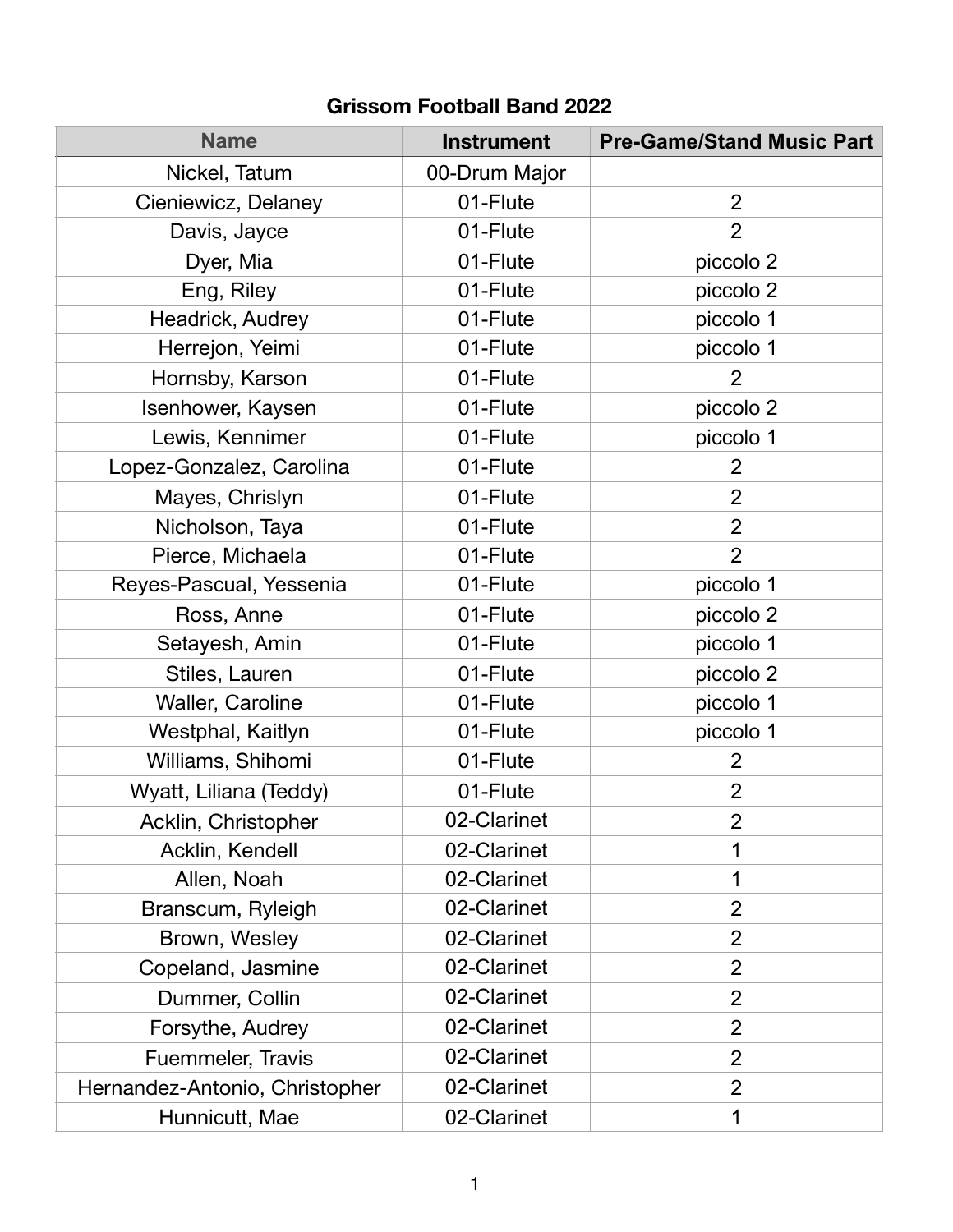| <b>Name</b>           | <b>Instrument</b> | <b>Pre-Game/Stand Music Part</b> |
|-----------------------|-------------------|----------------------------------|
| Isley, Jordan         | 02-Clarinet       |                                  |
| Iverson, Serenity     | 02-Clarinet       | $\overline{2}$                   |
| Jimenez, Brandon      | 02-Clarinet       | $\overline{2}$                   |
| Jones, Rory           | 02-Clarinet       | $\overline{2}$                   |
| Mitchell, Morgan      | 02-Clarinet       |                                  |
| Osorio-Gomez, Allison | 02-Clarinet       |                                  |
| Park, Woosol (Eric)   | 02-Clarinet       | $\overline{2}$                   |
| Rainey, Anne          | 02-Clarinet       | $\overline{2}$                   |
| Rathz, Amelia         | 02-Clarinet       |                                  |
| Sears, Alexa          | 02-Clarinet       |                                  |
| Sica Lopez, Yoselyn   | 02-Clarinet       |                                  |
| Thomas, Samuel        | 02-Clarinet       |                                  |
| Yarbrough, AmberJade  | 02-Clarinet       | $\overline{2}$                   |
| Avery, Jayden         | 03-Sax, Alto      | $\overline{2}$                   |
| Best, Christopher     | 03-Sax, Alto      |                                  |
| Blount, Colin         | 03-Sax, Alto      |                                  |
| Craig, Wyeth          | 03-Sax, Alto      |                                  |
| Fields, Parker        | 03-Sax, Alto      | $\overline{2}$                   |
| Florinski, Alex       | 03-Sax, Alto      | $\overline{2}$                   |
| Gann, Collin          | 03-Sax, Alto      |                                  |
| Gann, Luke            | 03-Sax, Alto      |                                  |
| George, Braden        | 03-Sax, Alto      | $\overline{2}$                   |
| Gibbons, Caleb        | 03-Sax, Alto      | $\overline{2}$                   |
| Jackson, Blake        | 03-Sax, Alto      | 1                                |
| Karcher, Alexander    | 03-Sax, Alto      | $\overline{2}$                   |
| Lindstrom, Madelyn    | 03-Sax, Alto      | $\overline{2}$                   |
| Mayers, Rebekah       | 03-Sax, Alto      |                                  |
| Pacer, Riley          | 03-Sax, Alto      | $\overline{2}$                   |
| Smith, Addison        | 03-Sax, Alto      | $\overline{2}$                   |
| Waller, Luke          | 03-Sax, Alto      | $\overline{2}$                   |
| Altice, Anna          | 04-Sax, Tenor     |                                  |
| Combest, Liam         | 04-Sax, Tenor     |                                  |
| Lesley, Tiffany       | 04-Sax, Tenor     |                                  |
| Newcome, Owen         | 04-Sax, Tenor     |                                  |
| Anderson, Caden       | 05-Trumpet        | 1                                |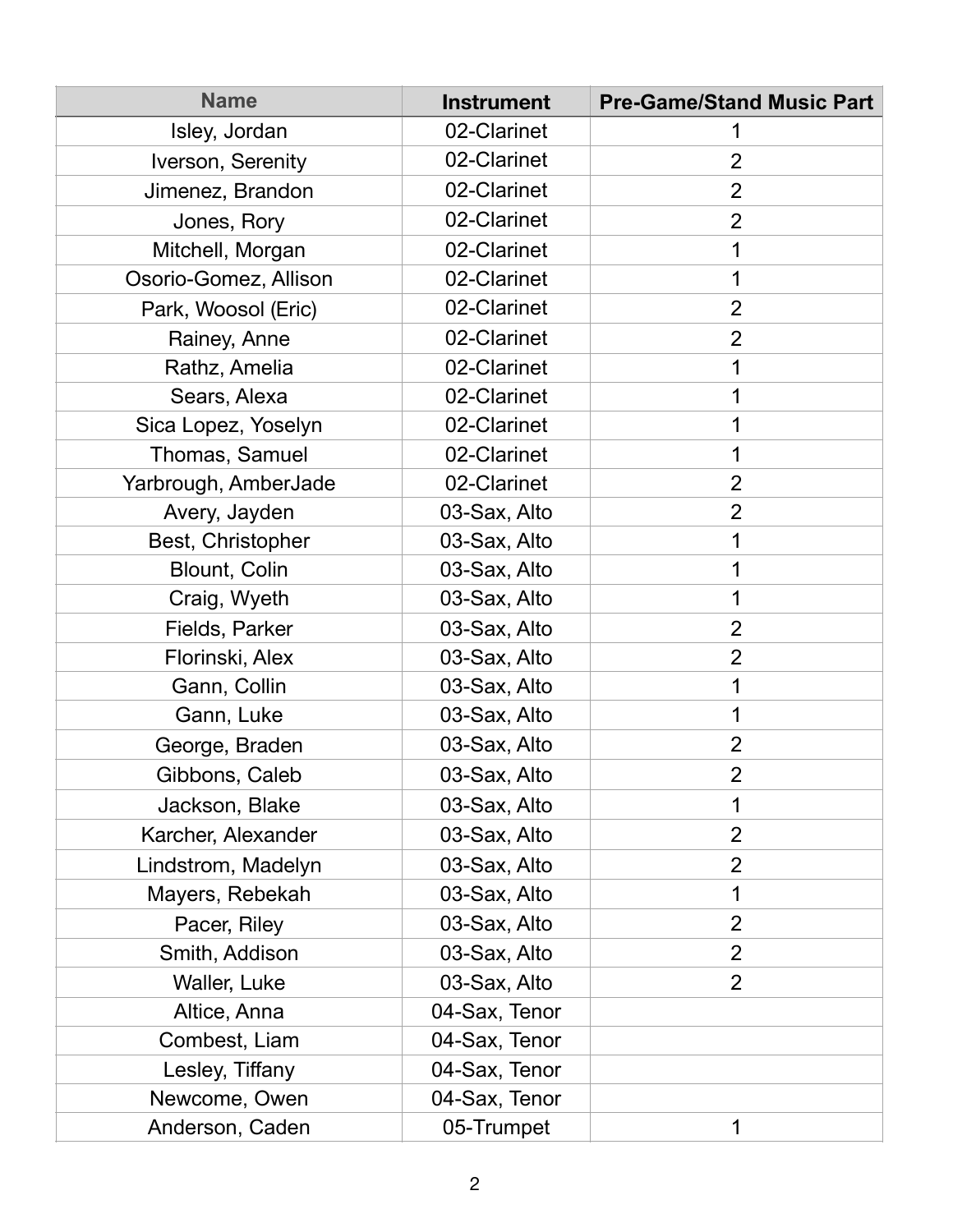| <b>Name</b>            | <b>Instrument</b> | <b>Pre-Game/Stand Music Part</b> |
|------------------------|-------------------|----------------------------------|
| Coffey, Anthony        | 05-Trumpet        | 2                                |
| Dixon, Noah            | 05-Trumpet        | $\overline{2}$                   |
| Foreman, Andrew        | 05-Trumpet        | 2                                |
| Garza, Timothy         | 05-Trumpet        | $\overline{2}$                   |
| Hardy, Cameron         | 05-Trumpet        | $\overline{2}$                   |
| Howard, Abigail        | 05-Trumpet        |                                  |
| Howard, Hannah         | 05-Trumpet        |                                  |
| Jerome, Emilie         | 05-Trumpet        | $\overline{2}$                   |
| Lesley, Richard        | 05-Trumpet        | $\overline{2}$                   |
| May, Brian             | 05-Trumpet        | $\overline{2}$                   |
| Nedelcu, Alex          | 05-Trumpet        | $\overline{2}$                   |
| Parker, Caden          | 05-Trumpet        |                                  |
| Parker, Harrison       | 05-Trumpet        |                                  |
| Polsgrove, Alaina      | 05-Trumpet        | 2                                |
| Stofer, Nathaniel      | 05-Trumpet        |                                  |
| Sullivan, John Parker  | 05-Trumpet        | $\overline{2}$                   |
| Wilson, Noah           | 05-Trumpet        | $\overline{2}$                   |
| Allen, Carter          | 06-Mellophone     | $\overline{2}$                   |
| Ashton, Lareeta        | 06-Mellophone     |                                  |
| Caceres de leon, Allan | 06-Mellophone     | $\overline{2}$                   |
| Howard, Laurel         | 06-Mellophone     |                                  |
| Kim, Andrew            | 06-Mellophone     |                                  |
| Lemons, Hannah         | 06-Mellophone     | 1                                |
| Phillips, Trevor       | 06-Mellophone     | $\overline{2}$                   |
| Prosper, Mikel         | 06-Mellophone     | $\overline{2}$                   |
| <b>Brewster, Davis</b> | 07-Trombone       | 1                                |
| Clay-Duerod, Shakya    | 07-Trombone       | $\overline{2}$                   |
| Crosby, Jaylin         | 07-Trombone       | 1                                |
| Dick, Jacob            | 07-Trombone       | $\overline{2}$                   |
| Eng, Andrew            | 07-Trombone       | $\overline{2}$                   |
| <b>Howard Erin</b>     | 07-Trombone       | 1                                |
| Keith, Montavious      | 07-Trombone       | $\overline{2}$                   |
| Locke, Maddox          | 07-Trombone       | $\overline{2}$                   |
| Moore, Isaiah          | 07-Trombone       | $\overline{2}$                   |
| Nix, Lucas             | 07-Trombone       | $\overline{2}$                   |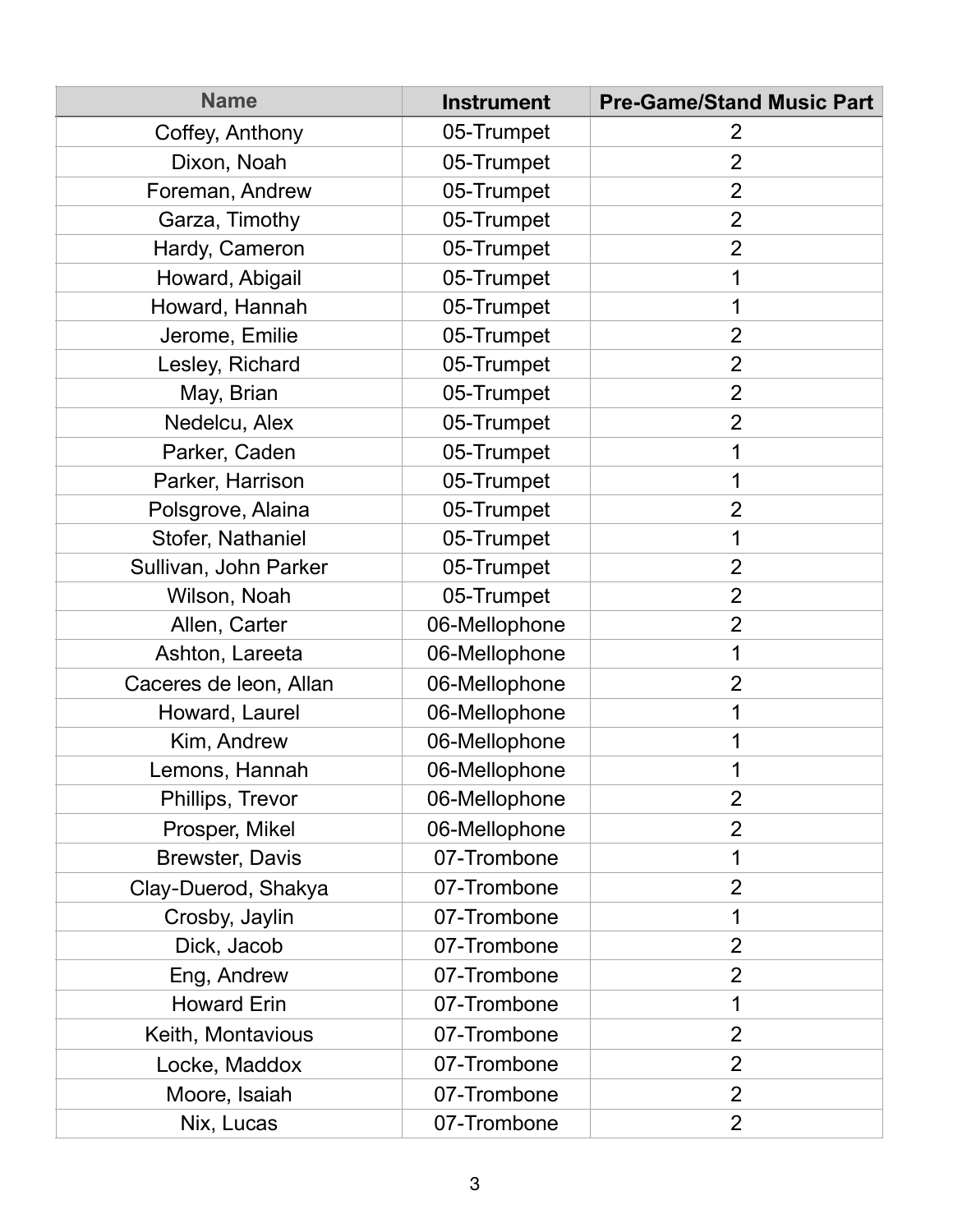| <b>Name</b>             | <b>Instrument</b> | <b>Pre-Game/Stand Music Part</b> |
|-------------------------|-------------------|----------------------------------|
| Panzeri, Brock          | 07-Trombone       |                                  |
| Petty, Gloria           | 07-Trombone       | $\overline{2}$                   |
| Ruiz Panduro, Jose      | 07-Trombone       | $\overline{2}$                   |
| Wright, Zach            | 07-Trombone       | 1                                |
| Burnham, Nikolas        | 08-Tuba           |                                  |
| Clanton, Devin          | 08-Tuba           |                                  |
| McNees, Gannon          | 08-Tuba           |                                  |
| Mehl, Alex              | 08-Tuba           |                                  |
| Moore, Patrick          | 08-Tuba           |                                  |
| Nicholas, David Vinny   | 08-Tuba           |                                  |
| Patterson, Rosie        | 08-Tuba           |                                  |
| Ashburn, Evan           | 09-Percussion     | cymbals                          |
| Bouler, Korbin          | 09-Percussion     | bass 3                           |
| Boyd, Madison           | 09-Percussion     | bass 4                           |
| Forestier, Brayden      | 09-Percussion     | bass 2                           |
| Frye, Kira              | 09-Percussion     | bass 1                           |
| Fulton, Tyler           | 09-Percussion     | snare                            |
| Henderson, Aleah        | 09-Percussion     | cymbals                          |
| Hurley, Dylan           | 09-Percussion     | snare                            |
| Hutchinson, Aedan       | 09-Percussion     | cymbals                          |
| <b>Jeries Yazheed</b>   | 09-Percussion     | cymbals                          |
| Kirk, Michael           | 09-Percussion     | tenors                           |
| Nelson, Marisa          | 09-Percussion     | cymbals                          |
| Parker, Luke            | 09-Percussion     | tenors                           |
| Pendergrass, Luke       | 09-Percussion     | snare                            |
| Poe, Gabriel            | 09-Percussion     | snare                            |
| Stark, Carlos           | 09-Percussion     | tenors                           |
| Taylor, Sydney          | 09-Percussion     | cymbals                          |
| <b>Wallace, Charles</b> | 09-Percussion     | snare                            |
| Clemmer, Kristina       | 10-Guard          |                                  |
| Davis, Alzina           | 10-Guard          |                                  |
| Davis, Angel            | 10-Guard          |                                  |
| Farrell, Clover         | 10-Guard          |                                  |
| Fisher, Aris            | 10-Guard          |                                  |
| Grubbs, Emily           | 10-Guard          |                                  |